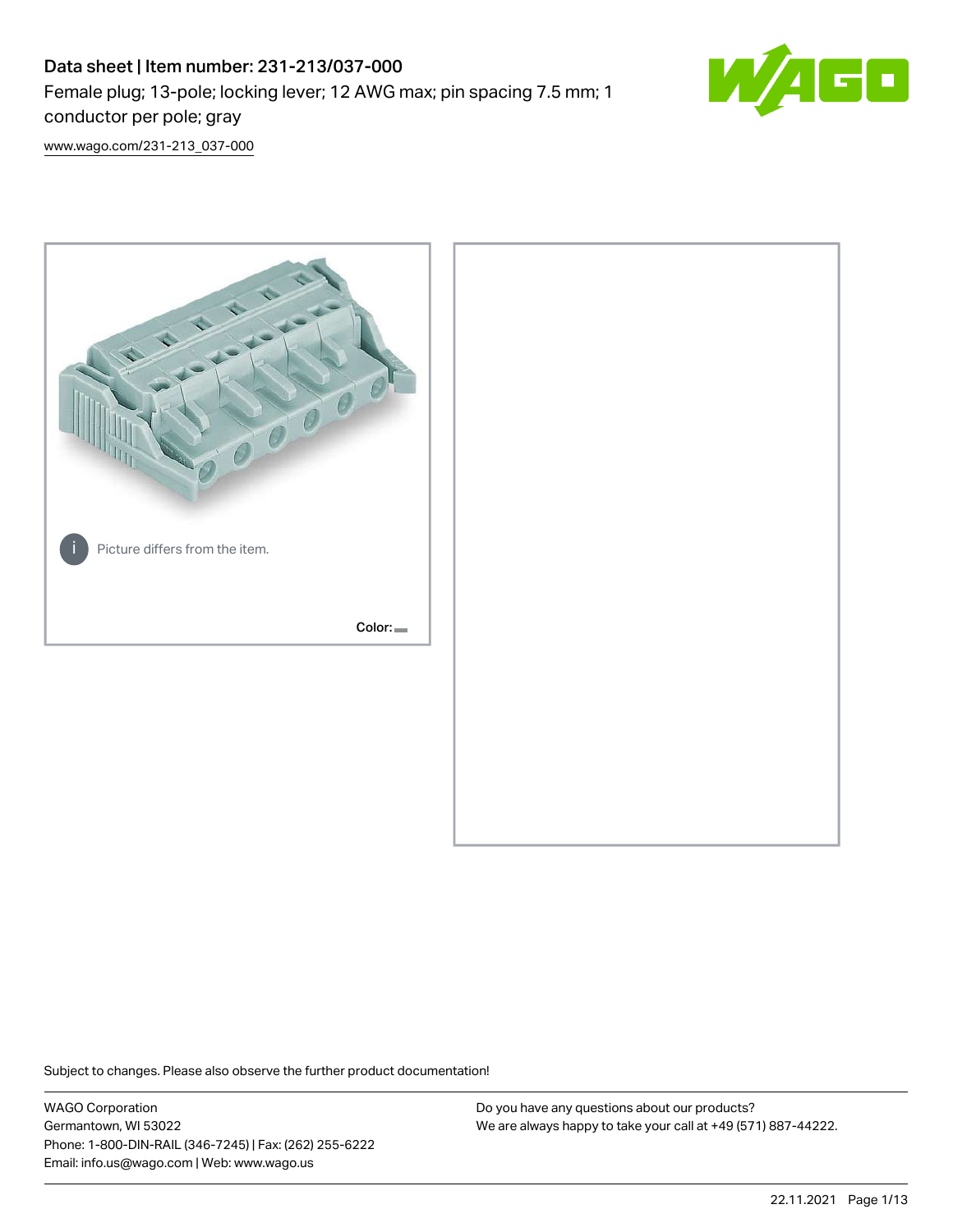



#### Item description

- $\blacksquare$ Universal connection for all conductor types
- $\blacksquare$ Easy cable pre-assembly and on-unit wiring via vertical and horizontal CAGE CLAMP<sup>®</sup> actuation
- $\blacksquare$ Integrated test ports
- $\blacksquare$ With coding fingers

#### Data Notes

| Safety information 1 | The <i>MCS – MULTI CONNECTION SYSTEM</i> includes connectors<br>without breaking capacity in accordance with DIN EN 61984. When<br>used as intended, these connectors must not be connected<br>/disconnected when live or under load. The circuit design should<br>ensure header pins, which can be touched, are not live when<br>unmated. |
|----------------------|--------------------------------------------------------------------------------------------------------------------------------------------------------------------------------------------------------------------------------------------------------------------------------------------------------------------------------------------|
| Variants:            | Gold-plated or partially gold-plated contact surfaces<br>Other versions (or variants) can be requested from WAGO Sales or<br>configured at https://configurator.wago.com/                                                                                                                                                                  |

# Electrical data

.<br>Subject to changes. Please also observe the further product documentation!

| <b>WAGO Corporation</b>                                | Do you have any questions about our products?                 |
|--------------------------------------------------------|---------------------------------------------------------------|
| Germantown, WI 53022                                   | We are always happy to take your call at +49 (571) 887-44222. |
| Phone: 1-800-DIN-RAIL (346-7245)   Fax: (262) 255-6222 |                                                               |
| Email: info.us@wago.com   Web: www.wago.us             |                                                               |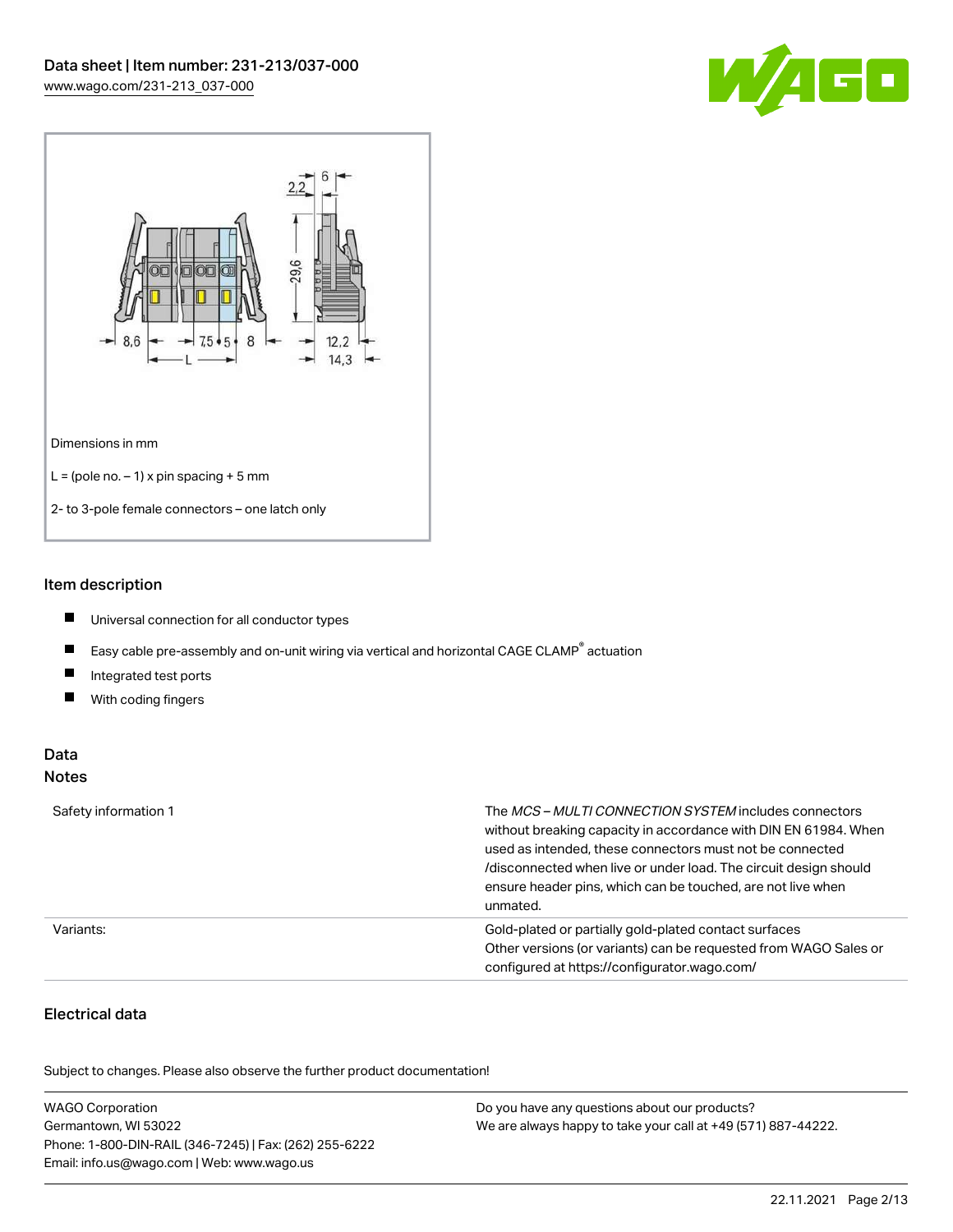

# IEC Approvals

| Ratings per                 | IEC/EN 60664-1                                            |
|-----------------------------|-----------------------------------------------------------|
| Rated voltage (III / 3)     | 500 V                                                     |
| Rated surge voltage (III/3) | 6 <sub>kV</sub>                                           |
| Rated voltage (III/2)       | 630 V                                                     |
| Rated surge voltage (III/2) | 6 <sub>kV</sub>                                           |
| Nominal voltage (II/2)      | 1000 V                                                    |
| Rated surge voltage (II/2)  | 6 <sub>kV</sub>                                           |
| Rated current               | 16A                                                       |
| Legend (ratings)            | (III / 2) ≙ Overvoltage category III / Pollution degree 2 |

#### UL Approvals

| Approvals per                  | UL 1059 |
|--------------------------------|---------|
| Rated voltage UL (Use Group B) | 300 V   |
| Rated current UL (Use Group B) | 15 A    |
| Rated voltage UL (Use Group D) | 300 V   |
| Rated current UL (Use Group D) | 10 A    |

#### Ratings per UL

| Rated voltage UL 1977 | 600 V |
|-----------------------|-------|
| Rated current UL 1977 |       |

### CSA Approvals

| Approvals per                   | CSA   |
|---------------------------------|-------|
| Rated voltage CSA (Use Group B) | 300 V |
| Rated current CSA (Use Group B) | 15 A  |
| Rated voltage CSA (Use Group D) | 300 V |
| Rated current CSA (Use Group D) | 10 A  |

#### Connection data

| Total number of connection points | ل ا |
|-----------------------------------|-----|
| Total number of potentials        |     |
| Number of connection types        |     |
| Number of levels                  |     |

Subject to changes. Please also observe the further product documentation!

WAGO Corporation Germantown, WI 53022 Phone: 1-800-DIN-RAIL (346-7245) | Fax: (262) 255-6222 Email: info.us@wago.com | Web: www.wago.us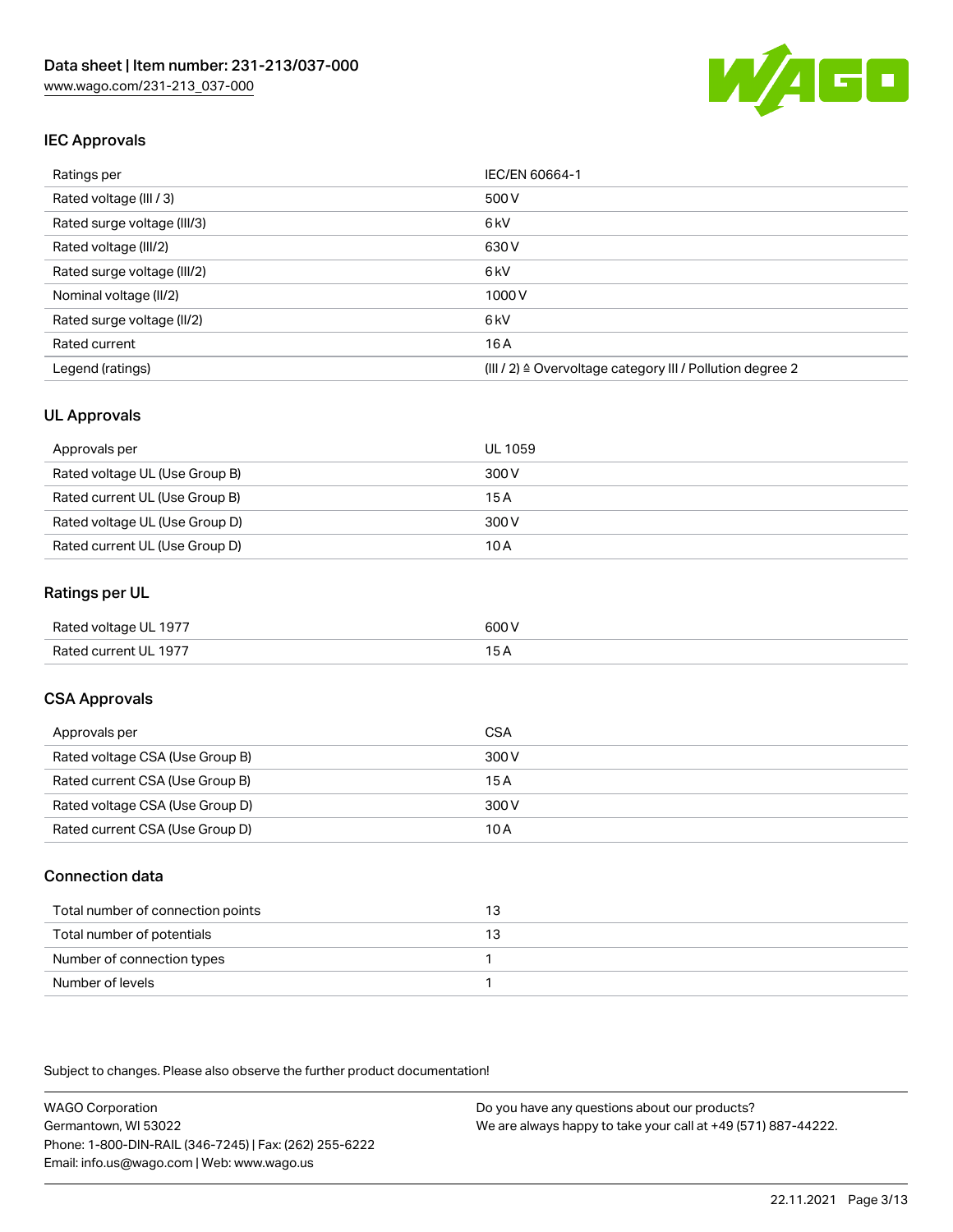

#### Connection 1

| Connection technology                             | CAGE CLAMP®                             |
|---------------------------------------------------|-----------------------------------------|
| <b>Actuation type</b>                             | Operating tool                          |
| Solid conductor                                   | $0.08$ 2.5 mm <sup>2</sup> / 28  12 AWG |
| Fine-stranded conductor                           | $0.08$ 2.5 mm <sup>2</sup> / 28  12 AWG |
| Fine-stranded conductor; with insulated ferrule   | $0.251.5$ mm <sup>2</sup>               |
| Fine-stranded conductor; with uninsulated ferrule | $0.252.5$ mm <sup>2</sup>               |
| Strip length                                      | 89 mm / 0.31  0.35 inch                 |
| Number of poles                                   | 13                                      |
| Conductor entry direction to mating direction     | 0°                                      |

#### Physical data

| Pin spacing | 7.5 mm / 0.295 inch   |
|-------------|-----------------------|
| Width       | 111.6 mm / 4.394 inch |
| Height      | 14.3 mm / 0.563 inch  |
| Depth       | 29.6 mm / 1.165 inch  |

# Plug-in connection

| Contact type (pluggable connector) | Female connector/socket |
|------------------------------------|-------------------------|
| Connector (connection type)        | for conductor           |
| Mismating protection               | No                      |
| Locking of plug-in connection      | locking lever           |

### Material data

| Color                       | gray                              |
|-----------------------------|-----------------------------------|
| Material group              |                                   |
| Insulation material         | Polyamide (PA66)                  |
| Flammability class per UL94 | V0                                |
| Clamping spring material    | Chrome nickel spring steel (CrNi) |
| Contact material            | Copper alloy                      |
| Contact plating             | tin-plated                        |
| Fire load                   | 0.491 MJ                          |
| Weight                      | 28.5g                             |

Subject to changes. Please also observe the further product documentation!

| <b>WAGO Corporation</b>                                | Do you have any questions about our products?                 |
|--------------------------------------------------------|---------------------------------------------------------------|
| Germantown, WI 53022                                   | We are always happy to take your call at +49 (571) 887-44222. |
| Phone: 1-800-DIN-RAIL (346-7245)   Fax: (262) 255-6222 |                                                               |
| Email: info.us@wago.com   Web: www.wago.us             |                                                               |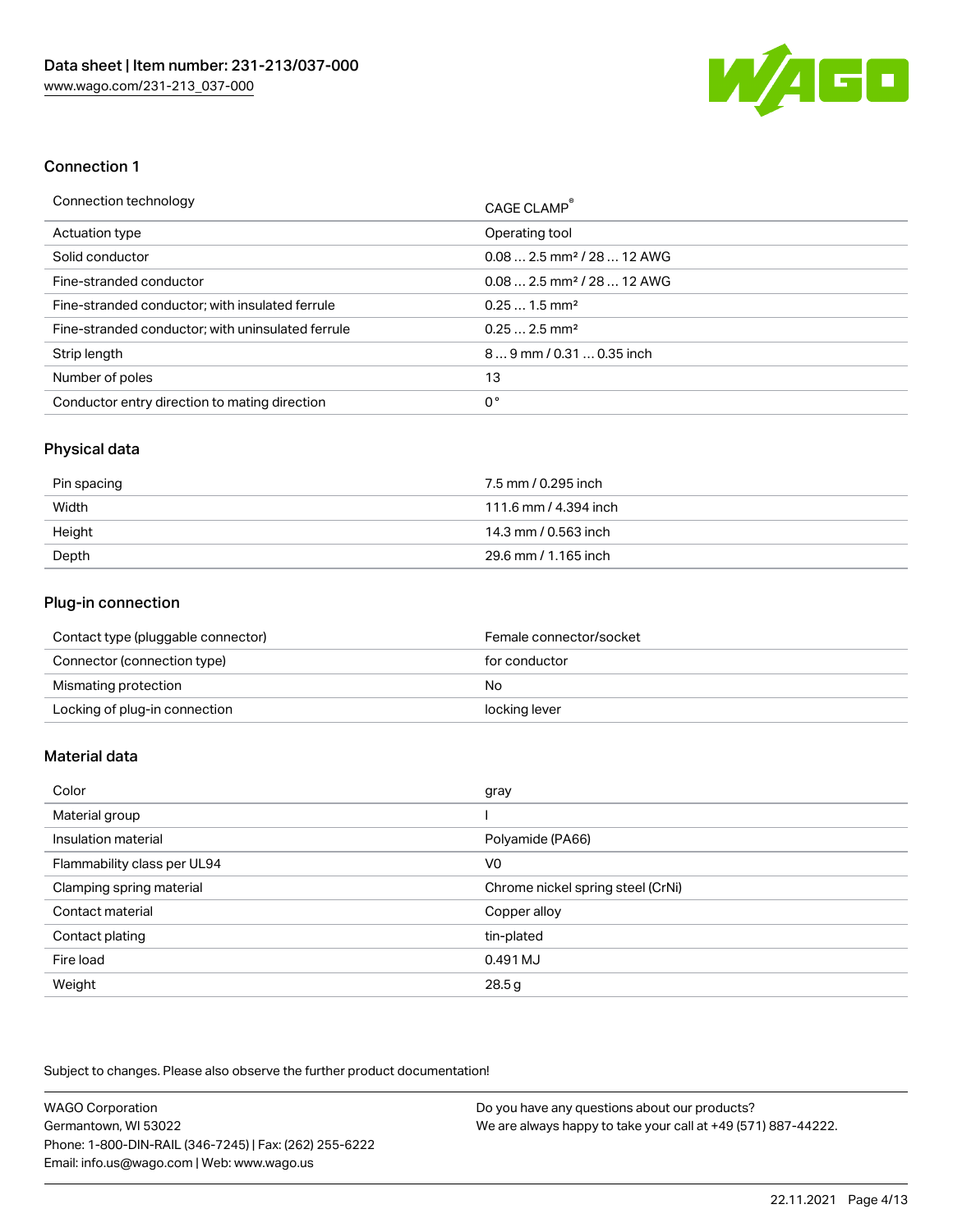

#### Environmental requirements

| Limit temperature range | +85 °C<br>-60 |  |
|-------------------------|---------------|--|

#### Commercial data

| Product Group         | 3 (Multi Conn. System) |
|-----------------------|------------------------|
| PU (SPU)              | 10 Stück               |
| Packaging type        | box                    |
| Country of origin     | DE                     |
| <b>GTIN</b>           | 4044918367585          |
| Customs tariff number | 8536694040             |

#### Approvals / Certificates

#### Country specific Approvals

| Logo | Approval                                            | <b>Additional Approval Text</b> | Certificate<br>name |
|------|-----------------------------------------------------|---------------------------------|---------------------|
|      | <b>CB</b><br>DEKRA Certification B.V.               | IEC 61984                       | NL-39756            |
|      | <b>CSA</b><br><b>DEKRA Certification B.V.</b>       | C <sub>22.2</sub>               | 1466354             |
| EMA  | <b>KEMA/KEUR</b><br><b>DEKRA Certification B.V.</b> | EN 61984                        | 2190761.01          |

#### Ship Approvals

| Logo          | Approval                                                | <b>Additional Approval Text</b> | Certificate<br>name                |
|---------------|---------------------------------------------------------|---------------------------------|------------------------------------|
| ABS           | <b>ABS</b><br>American Bureau of Shipping               | $\overline{\phantom{a}}$        | $19 -$<br>HG1869876-<br><b>PDA</b> |
| <b>BUNEAU</b> | <b>BV</b><br>Bureau Veritas S.A.                        | <b>IEC 60998</b>                | 11915/D0<br><b>BV</b>              |
|               | <b>DNV GL</b><br>Det Norske Veritas, Germanischer Lloyd | $\overline{\phantom{0}}$        | TAE000016Z                         |

Subject to changes. Please also observe the further product documentation!

| <b>WAGO Corporation</b>                                | Do you have any questions about our products?                 |
|--------------------------------------------------------|---------------------------------------------------------------|
| Germantown, WI 53022                                   | We are always happy to take your call at +49 (571) 887-44222. |
| Phone: 1-800-DIN-RAIL (346-7245)   Fax: (262) 255-6222 |                                                               |
| Email: info.us@wago.com   Web: www.wago.us             |                                                               |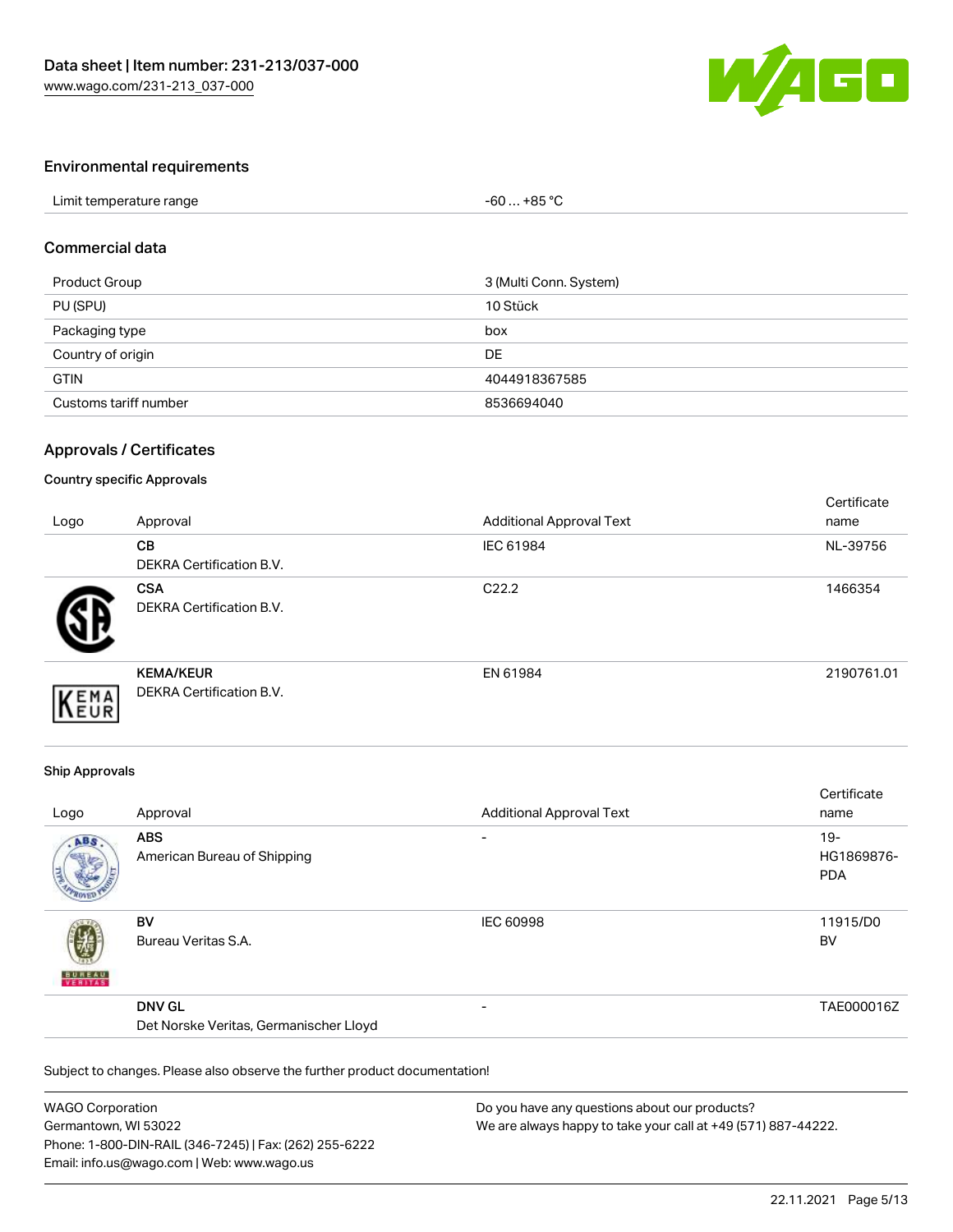

#### UL-Approvals

| Logo                  | Approval                                    | <b>Additional Approval Text</b> | Certificate<br>name |
|-----------------------|---------------------------------------------|---------------------------------|---------------------|
| $\boldsymbol{\theta}$ | <b>UR</b><br>Underwriters Laboratories Inc. | <b>UL 1059</b>                  | E45172              |
| $\boldsymbol{\theta}$ | <b>UR</b><br>Underwriters Laboratories Inc. | <b>UL 1977</b>                  | E45171              |

#### Counterpart



| Item no.731-613<br>1-conductor male connector; CAGE CLAMP®; 2.5 mm <sup>2</sup> ; Pin spacing 7.5 mm; 13-pole; 2,50 mm <sup>2</sup> ;<br>gray | www.wago.com/731-613             |
|-----------------------------------------------------------------------------------------------------------------------------------------------|----------------------------------|
| ltem no.231-243/001-000<br>Male header; 13-pole; THT; 1.0 x 1.0 mm solder pin; straight; pin spacing 7.5 mm; gray                             | www.wago.com/231-243/001-<br>000 |
| Item no.231-843/001-000<br>THT male header; 1.0 x 1.0 mm solder pin; angled; Pin spacing 7.5 mm; 13-pole; gray                                | www.wago.com/231-843/001-<br>000 |

# Optional accessories

Marking accessories

Marking strip

|                     | Item no.: 210-331/750-202<br>Marking strips; as a DIN A4 sheet; MARKED; 1-16 (100x); Height of marker strip: 2.3 mm/0.091 in; Strip<br>length 182 mm; Horizontal marking; Self-adhesive; white | www.wago.com/210-331<br>/750-202 |
|---------------------|------------------------------------------------------------------------------------------------------------------------------------------------------------------------------------------------|----------------------------------|
|                     | Item no.: 210-332/750-020<br>Marking strips; as a DIN A4 sheet; MARKED; 1-20 (80x); Height of marker strip: 3 mm; Strip length 182<br>mm; Horizontal marking; Self-adhesive; white             | www.wago.com/210-332<br>/750-020 |
| Testing accessories |                                                                                                                                                                                                |                                  |
| Testing accessories |                                                                                                                                                                                                |                                  |
|                     | Item no.: 210-136<br>Test plug; 2 mm Ø; with 500 mm cable                                                                                                                                      | www.wago.com/210-136             |

Subject to changes. Please also observe the further product documentation!

WAGO Corporation Germantown, WI 53022 Phone: 1-800-DIN-RAIL (346-7245) | Fax: (262) 255-6222 Email: info.us@wago.com | Web: www.wago.us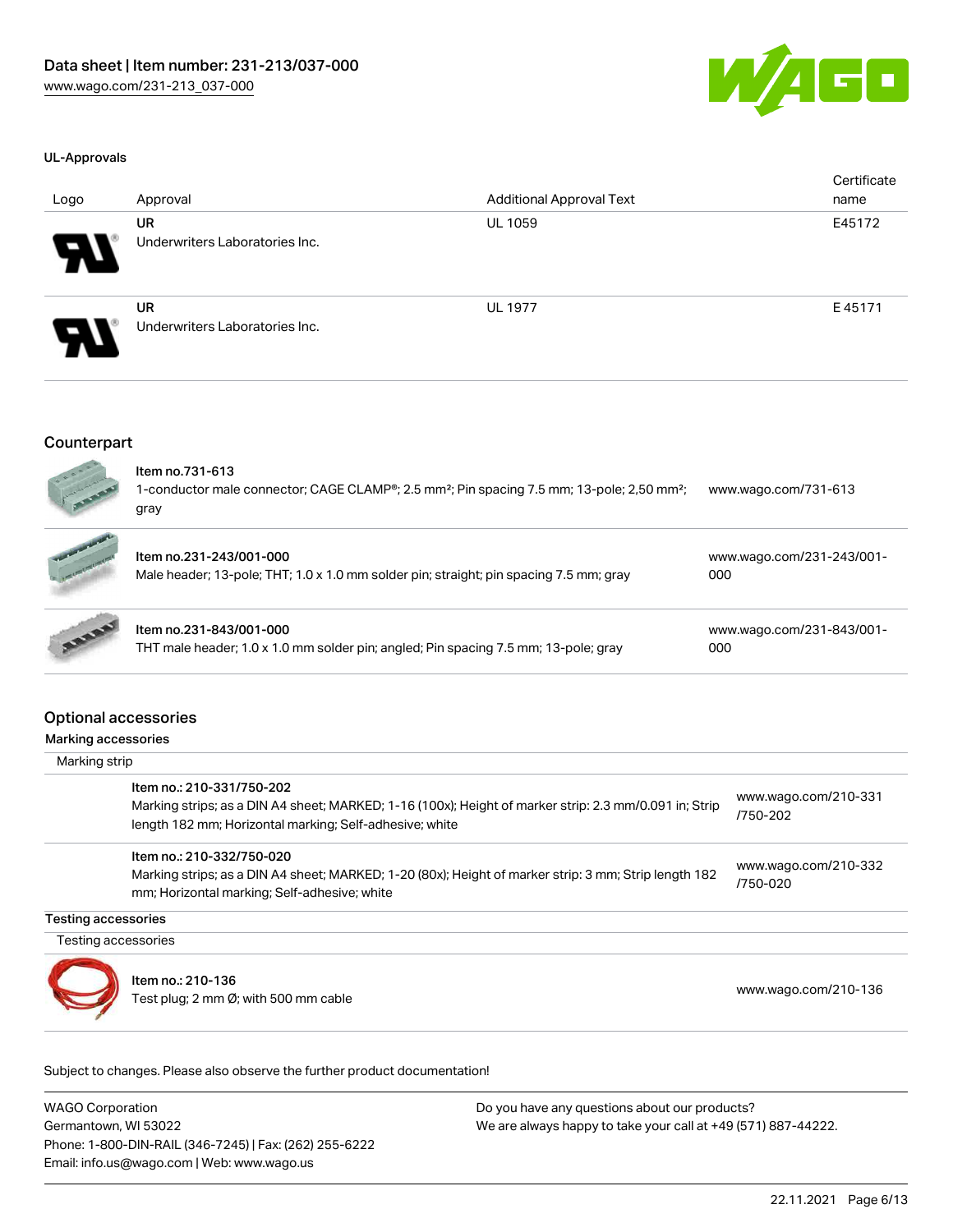Phone: 1-800-DIN-RAIL (346-7245) | Fax: (262) 255-6222

Email: info.us@wago.com | Web: www.wago.us



[www.wago.com/231-662](http://www.wago.com/231-662)

Item no.: 231-662

Test plugs for female connectors; for 7.5 mm and 7.62 mm pin spacing; 2,50 mm<sup>2</sup>; light gray

| <b>Ferrules</b>                                 |                                                                                                                                                                                    |                                                                                                                |                      |
|-------------------------------------------------|------------------------------------------------------------------------------------------------------------------------------------------------------------------------------------|----------------------------------------------------------------------------------------------------------------|----------------------|
| Ferrule                                         |                                                                                                                                                                                    |                                                                                                                |                      |
|                                                 | Item no.: 216-101<br>Ferrule; Sleeve for 0.5 mm <sup>2</sup> / AWG 22; uninsulated; electro-tin plated; silver-colored                                                             |                                                                                                                | www.wago.com/216-101 |
|                                                 | Item no.: 216-104<br>Ferrule; Sleeve for 1.5 mm <sup>2</sup> / AWG 16; uninsulated; electro-tin plated; silver-colored                                                             |                                                                                                                | www.wago.com/216-104 |
| Ē                                               | Item no.: 216-106<br>Ferrule; Sleeve for 2.5 mm <sup>2</sup> / AWG 14; uninsulated; electro-tin plated; silver-colored                                                             |                                                                                                                | www.wago.com/216-106 |
| Ť.                                              | Item no.: 216-102<br>Ferrule; Sleeve for 0.75 mm <sup>2</sup> / AWG 20; uninsulated; electro-tin plated; silver-colored                                                            |                                                                                                                | www.wago.com/216-102 |
|                                                 | Item no.: 216-103<br>Ferrule; Sleeve for 1 mm <sup>2</sup> / AWG 18; uninsulated; electro-tin plated                                                                               |                                                                                                                | www.wago.com/216-103 |
|                                                 | Item no.: 216-123<br>Ferrule; Sleeve for 1 mm <sup>2</sup> / AWG 18; uninsulated; electro-tin plated; silver-colored                                                               |                                                                                                                | www.wago.com/216-123 |
| $\ddot{x}$                                      | Item no.: 216-122<br>Ferrule; Sleeve for 0.75 mm <sup>2</sup> / AWG 20; uninsulated; electro-tin plated; silver-colored                                                            |                                                                                                                | www.wago.com/216-122 |
| I.                                              | Item no.: 216-124<br>Ferrule; Sleeve for 1.5 mm <sup>2</sup> / AWG 16; uninsulated; electro-tin plated                                                                             |                                                                                                                | www.wago.com/216-124 |
|                                                 | Item no.: 216-142<br>Ferrule; Sleeve for 0.75 mm <sup>2</sup> / 18 AWG; uninsulated; electro-tin plated; electrolytic copper; gastight<br>crimped; acc. to DIN 46228, Part 1/08.92 |                                                                                                                | www.wago.com/216-142 |
|                                                 | Item no.: 216-132<br>Ferrule; Sleeve for 0.34 mm <sup>2</sup> / AWG 24; uninsulated; electro-tin plated                                                                            |                                                                                                                | www.wago.com/216-132 |
|                                                 | Item no.: 216-121<br>Ferrule; Sleeve for 0.5 mm <sup>2</sup> / AWG 22; uninsulated; electro-tin plated; silver-colored                                                             |                                                                                                                | www.wago.com/216-121 |
|                                                 | Item no.: 216-143<br>Ferrule; Sleeve for 1 mm <sup>2</sup> / AWG 18; uninsulated; electro-tin plated; electrolytic copper; gastight<br>crimped; acc. to DIN 46228, Part 1/08.92    |                                                                                                                | www.wago.com/216-143 |
|                                                 | Item no.: 216-131<br>Ferrule; Sleeve for 0.25 mm <sup>2</sup> / AWG 24; uninsulated; electro-tin plated; silver-colored                                                            |                                                                                                                | www.wago.com/216-131 |
|                                                 | Item no.: 216-141<br>Ferrule; Sleeve for 0.5 mm <sup>2</sup> / 20 AWG; uninsulated; electro-tin plated; electrolytic copper; gastight<br>crimped; acc. to DIN 46228, Part 1/08.92  |                                                                                                                | www.wago.com/216-141 |
|                                                 | Item no.: 216-152<br>Ferrule; Sleeve for 0.34 mm <sup>2</sup> / AWG 24; uninsulated; electro-tin plated                                                                            |                                                                                                                | www.wago.com/216-152 |
|                                                 | Item no.: 216-203<br>Ferrule; Sleeve for 1 mm <sup>2</sup> / AWG 18; insulated; electro-tin plated; red                                                                            |                                                                                                                | www.wago.com/216-203 |
|                                                 | Subject to changes. Please also observe the further product documentation!                                                                                                         |                                                                                                                |                      |
| <b>WAGO Corporation</b><br>Germantown, WI 53022 |                                                                                                                                                                                    | Do you have any questions about our products?<br>We are always happy to take your call at +49 (571) 887-44222. |                      |

22.11.2021 Page 7/13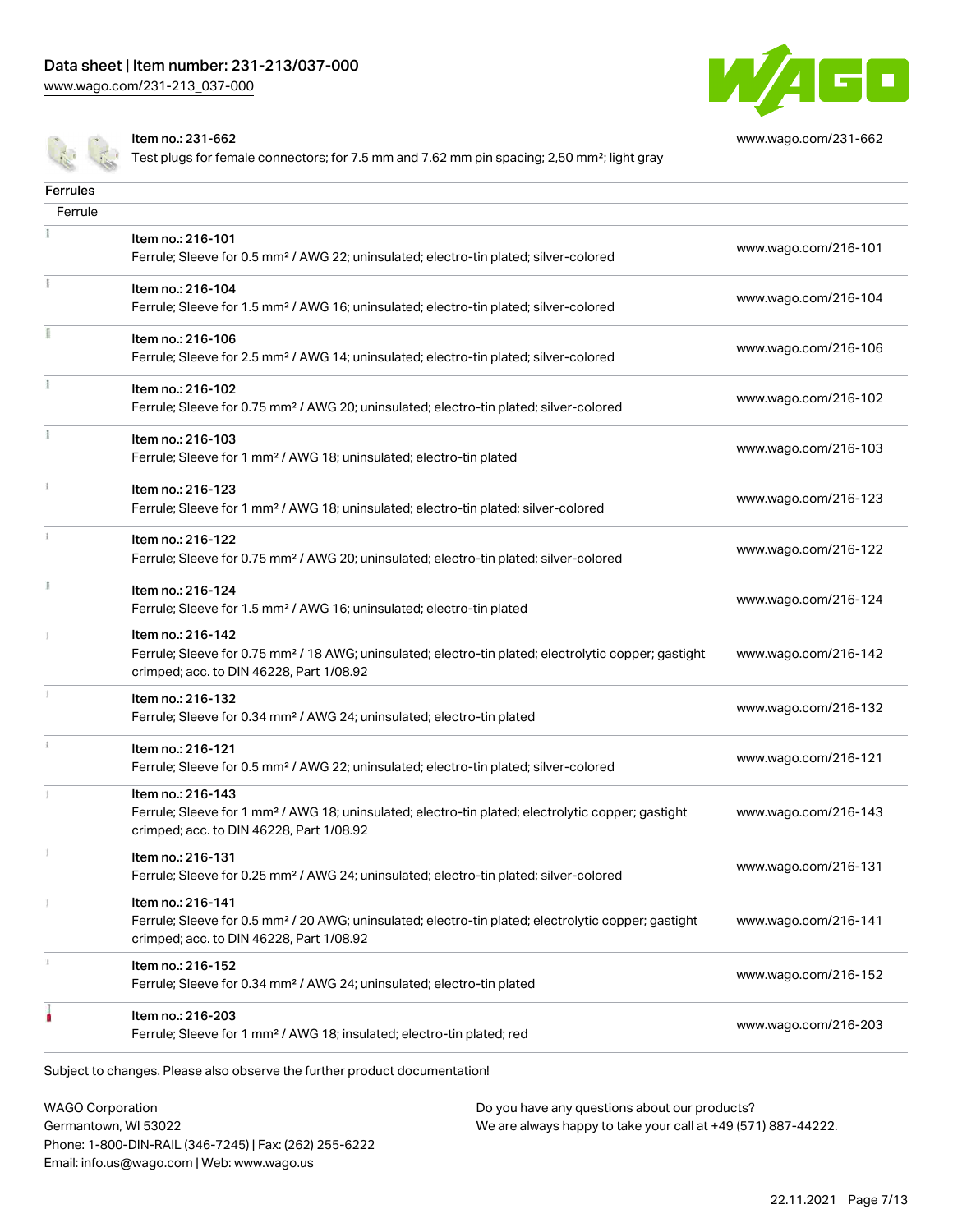### Data sheet | Item number: 231-213/037-000

Phone: 1-800-DIN-RAIL (346-7245) | Fax: (262) 255-6222

Email: info.us@wago.com | Web: www.wago.us

[www.wago.com/231-213\\_037-000](http://www.wago.com/231-213_037-000)



|   | Item no.: 216-202<br>Ferrule; Sleeve for 0.75 mm <sup>2</sup> / 18 AWG; insulated; electro-tin plated; gray                                                                                             |                                                                                                                | www.wago.com/216-202 |
|---|---------------------------------------------------------------------------------------------------------------------------------------------------------------------------------------------------------|----------------------------------------------------------------------------------------------------------------|----------------------|
|   | Item no.: 216-151<br>Ferrule; Sleeve for 0.25 mm <sup>2</sup> / AWG 24; uninsulated; electro-tin plated                                                                                                 |                                                                                                                | www.wago.com/216-151 |
| Ă | Item no.: 216-204<br>Ferrule; Sleeve for 1.5 mm <sup>2</sup> / AWG 16; insulated; electro-tin plated; black                                                                                             |                                                                                                                | www.wago.com/216-204 |
|   | Item no.: 216-144<br>Ferrule; Sleeve for 1.5 mm <sup>2</sup> / AWG 16; uninsulated; electro-tin plated; electrolytic copper; gastight<br>crimped; acc. to DIN 46228, Part 1/08.92; silver-colored       |                                                                                                                | www.wago.com/216-144 |
|   | Item no.: 216-201<br>Ferrule; Sleeve for 0.5 mm <sup>2</sup> / 20 AWG; insulated; electro-tin plated; white                                                                                             |                                                                                                                | www.wago.com/216-201 |
|   | Item no.: 216-223<br>Ferrule; Sleeve for 1 mm <sup>2</sup> / AWG 18; insulated; electro-tin plated; red                                                                                                 |                                                                                                                | www.wago.com/216-223 |
|   | Item no.: 216-241<br>Ferrule; Sleeve for 0.5 mm <sup>2</sup> / 20 AWG; insulated; electro-tin plated; electrolytic copper; gastight<br>crimped; acc. to DIN 46228, Part 4/09.90; white                  |                                                                                                                | www.wago.com/216-241 |
|   | Item no.: 216-242<br>Ferrule; Sleeve for 0.75 mm <sup>2</sup> / 18 AWG; insulated; electro-tin plated; electrolytic copper; gastight<br>crimped; acc. to DIN 46228, Part 4/09.90; gray                  |                                                                                                                | www.wago.com/216-242 |
|   | Item no.: 216-222<br>Ferrule; Sleeve for 0.75 mm <sup>2</sup> / 18 AWG; insulated; electro-tin plated; gray                                                                                             |                                                                                                                | www.wago.com/216-222 |
|   | Item no.: 216-221<br>Ferrule; Sleeve for 0.5 mm <sup>2</sup> / 20 AWG; insulated; electro-tin plated; white                                                                                             |                                                                                                                | www.wago.com/216-221 |
|   | Item no.: 216-224<br>Ferrule; Sleeve for 1.5 mm <sup>2</sup> / AWG 16; insulated; electro-tin plated; black                                                                                             |                                                                                                                | www.wago.com/216-224 |
|   | Item no.: 216-243<br>Ferrule; Sleeve for 1 mm <sup>2</sup> / AWG 18; insulated; electro-tin plated; electrolytic copper; gastight crimped; www.wago.com/216-243<br>acc. to DIN 46228, Part 4/09.90; red |                                                                                                                |                      |
|   | Item no.: 216-244<br>Ferrule; Sleeve for 1.5 mm <sup>2</sup> / AWG 16; insulated; electro-tin plated; electrolytic copper; gastight<br>crimped; acc. to DIN 46228, Part 4/09.90; black                  |                                                                                                                | www.wago.com/216-244 |
| ٠ | Item no.: 216-263<br>Ferrule; Sleeve for 1 mm <sup>2</sup> / AWG 18; insulated; electro-tin plated; electrolytic copper; gastight crimped; www.wago.com/216-263<br>acc. to DIN 46228, Part 4/09.90; red |                                                                                                                |                      |
| Â | Item no.: 216-264<br>Ferrule; Sleeve for 1.5 mm <sup>2</sup> / AWG 16; insulated; electro-tin plated; electrolytic copper; gastight<br>crimped; acc. to DIN 46228, Part 4/09.90; black                  |                                                                                                                | www.wago.com/216-264 |
| Â | Item no.: 216-284<br>Ferrule; Sleeve for 1.5 mm <sup>2</sup> / AWG 16; insulated; electro-tin plated; electrolytic copper; gastight<br>crimped; acc. to DIN 46228, Part 4/09.90; black                  |                                                                                                                | www.wago.com/216-284 |
|   | Item no.: 216-262<br>Ferrule; Sleeve for 0.75 mm <sup>2</sup> / 18 AWG; insulated; electro-tin plated; electrolytic copper; gastight<br>crimped; acc. to DIN 46228, Part 4/09.90; gray                  |                                                                                                                | www.wago.com/216-262 |
|   | Subject to changes. Please also observe the further product documentation!                                                                                                                              |                                                                                                                |                      |
|   | <b>WAGO Corporation</b><br>Germantown, WI 53022                                                                                                                                                         | Do you have any questions about our products?<br>We are always happy to take your call at +49 (571) 887-44222. |                      |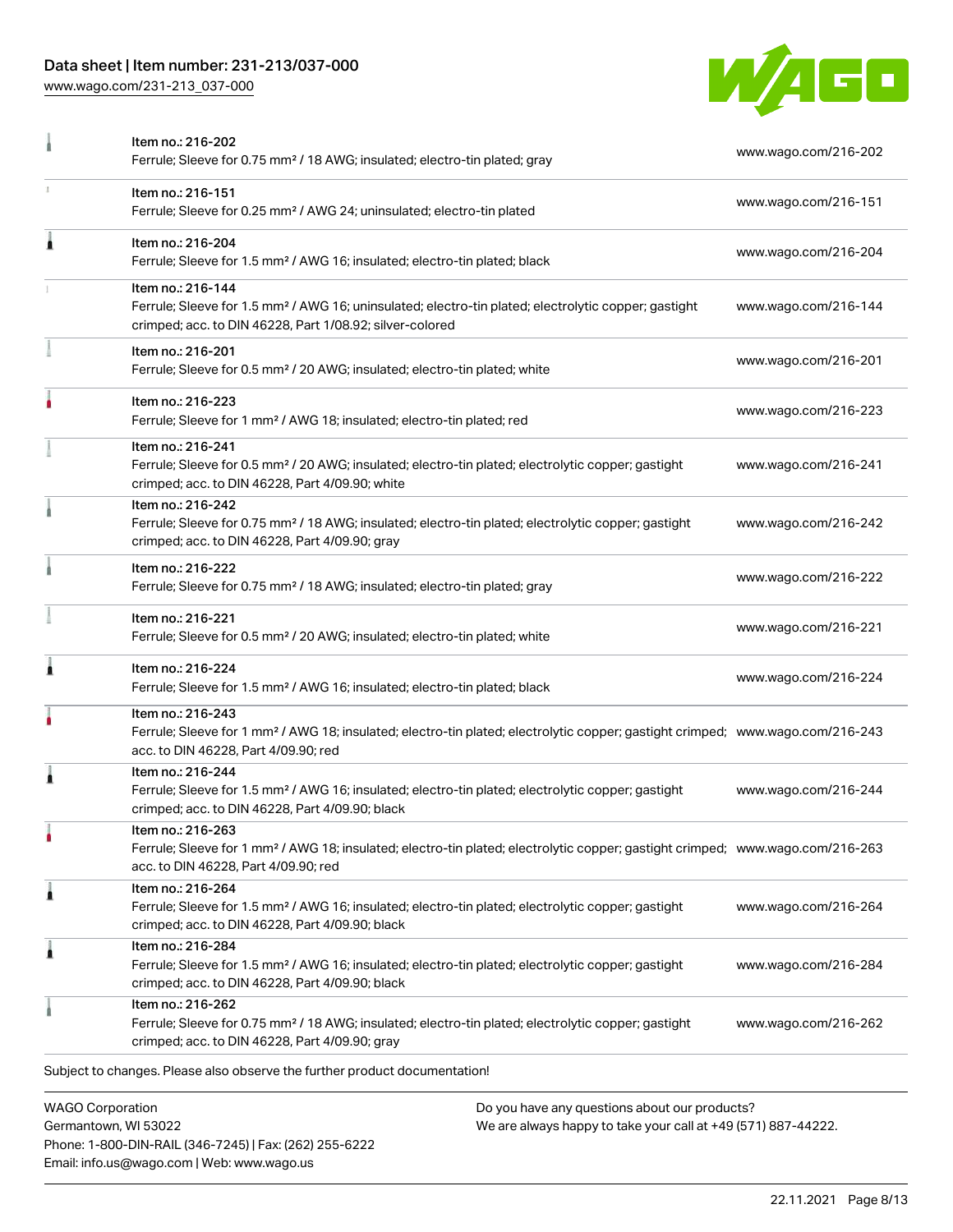### Data sheet | Item number: 231-213/037-000

[www.wago.com/231-213\\_037-000](http://www.wago.com/231-213_037-000)



|                | Item no.: 216-301<br>Ferrule; Sleeve for 0.25 mm <sup>2</sup> / AWG 24; insulated; electro-tin plated; yellow          | www.wago.com/216-301 |
|----------------|------------------------------------------------------------------------------------------------------------------------|----------------------|
|                | Item no.: 216-321<br>Ferrule; Sleeve for 0.25 mm <sup>2</sup> / AWG 24; insulated; electro-tin plated; yellow          | www.wago.com/216-321 |
|                | Item no.: 216-322<br>Ferrule; Sleeve for 0.34 mm <sup>2</sup> / 22 AWG; insulated; electro-tin plated; green           | www.wago.com/216-322 |
|                | Item no.: 216-302<br>Ferrule; Sleeve for 0.34 mm <sup>2</sup> / 22 AWG; insulated; electro-tin plated; light turquoise | www.wago.com/216-302 |
| Tools          |                                                                                                                        |                      |
| Operating tool |                                                                                                                        |                      |
|                | Item no.: 209-130<br>Operating tool; suitable for 264, 280 and 281 Series; 1-way; of insulating material; white        | www.wago.com/209-130 |
|                | Item no.: 210-657<br>Operating tool; Blade: 3.5 x 0.5 mm; with a partially insulated shaft; short; multicoloured       | www.wago.com/210-657 |
|                | Item no.: 210-720<br>Operating tool; Blade: 3.5 x 0.5 mm; with a partially insulated shaft; multicoloured              | www.wago.com/210-720 |
|                | Item no.: 231-131<br>Operating tool; made of insulating material; 1-way; loose; white                                  | www.wago.com/231-131 |
|                | Item no.: 231-291<br>Operating tool; made of insulating material; 1-way; loose; red                                    | www.wago.com/231-291 |
|                | Item no.: 280-432<br>Operating tool; made of insulating material; 2-way; white                                         | www.wago.com/280-432 |
|                | Item no.: 280-434<br>Operating tool; made of insulating material; 4-way                                                | www.wago.com/280-434 |
|                | Item no.: 280-437<br>Operating tool; made of insulating material; 7-way                                                | www.wago.com/280-437 |
|                | Item no.: 280-440<br>Operating tool; made of insulating material; 10-way                                               | www.wago.com/280-440 |
|                | Item no.: 280-435<br>Operating tool; made of insulating material; 5-way; gray                                          | www.wago.com/280-435 |
|                | Item no.: 280-436<br>Operating tool; made of insulating material; 6-way                                                | www.wago.com/280-436 |
|                | Item no.: 280-438<br>Operating tool; made of insulating material; 8-way                                                | www.wago.com/280-438 |

WAGO Corporation Germantown, WI 53022 Phone: 1-800-DIN-RAIL (346-7245) | Fax: (262) 255-6222 Email: info.us@wago.com | Web: www.wago.us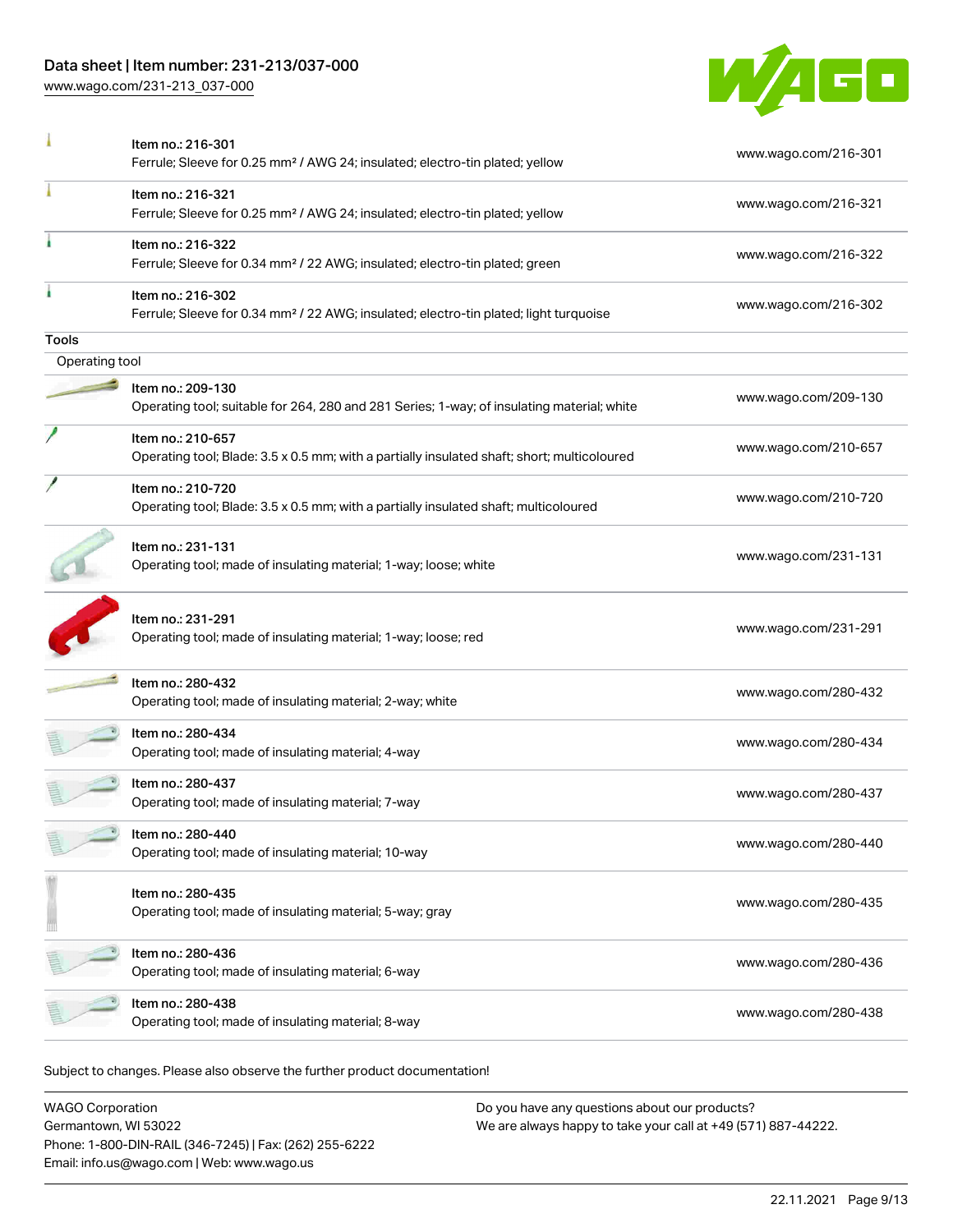[www.wago.com/231-213\\_037-000](http://www.wago.com/231-213_037-000)



|                               | Item no.: 280-433                                                          |            |               | www.wago.com/280-433 |
|-------------------------------|----------------------------------------------------------------------------|------------|---------------|----------------------|
|                               | Operating tool; made of insulating material; 3-way                         |            |               |                      |
| Cover                         |                                                                            |            |               |                      |
| Cover                         |                                                                            |            |               |                      |
|                               | Item no.: 231-668                                                          |            |               | www.wago.com/231-668 |
|                               | Lockout caps; for covering unused clamping units; gray                     |            |               |                      |
| Insulations stops             |                                                                            |            |               |                      |
| Insulation stop               |                                                                            |            |               |                      |
|                               |                                                                            |            |               |                      |
|                               | Item no.: 231-673                                                          |            |               | www.wago.com/231-673 |
|                               | Insulation stop; 0.08-0.2 mm <sup>2</sup> / 0.2 mm <sup>2</sup> "s"; white |            |               |                      |
|                               | Item no.: 231-674                                                          |            |               |                      |
|                               | Insulation stop; 0.25 - 0.5 mm <sup>2</sup> ; light gray                   |            |               | www.wago.com/231-674 |
|                               |                                                                            |            |               |                      |
|                               | Item no.: 231-675                                                          |            |               |                      |
|                               | Insulation stop; 0.75 - 1 mm <sup>2</sup> ; dark gray                      |            |               | www.wago.com/231-675 |
| <b>Downloads</b>              |                                                                            |            |               |                      |
| Documentation                 |                                                                            |            |               |                      |
| <b>Additional Information</b> |                                                                            |            |               |                      |
| Technical explanations        |                                                                            | 2019 Apr 3 | pdf<br>2.0 MB | Download             |
|                               |                                                                            |            |               |                      |
| <b>CAD</b> files              |                                                                            |            |               |                      |
| CAD data                      |                                                                            |            |               |                      |
|                               | 2D/3D Models 231-213/037-000                                               |            | <b>URL</b>    | Download             |
| <b>CAE</b> data               |                                                                            |            |               |                      |
|                               | EPLAN Data Portal 231-213/037-000                                          |            | <b>URL</b>    | Download             |
|                               | ZUKEN Portal 231-213/037-000                                               |            | <b>URL</b>    | Download             |
|                               | EPLAN Data Portal 231-213/037-000                                          |            | <b>URL</b>    | Download             |

Subject to changes. Please also observe the further product documentation!

WAGO Corporation Germantown, WI 53022 Phone: 1-800-DIN-RAIL (346-7245) | Fax: (262) 255-6222 Email: info.us@wago.com | Web: www.wago.us Do you have any questions about our products? We are always happy to take your call at +49 (571) 887-44222.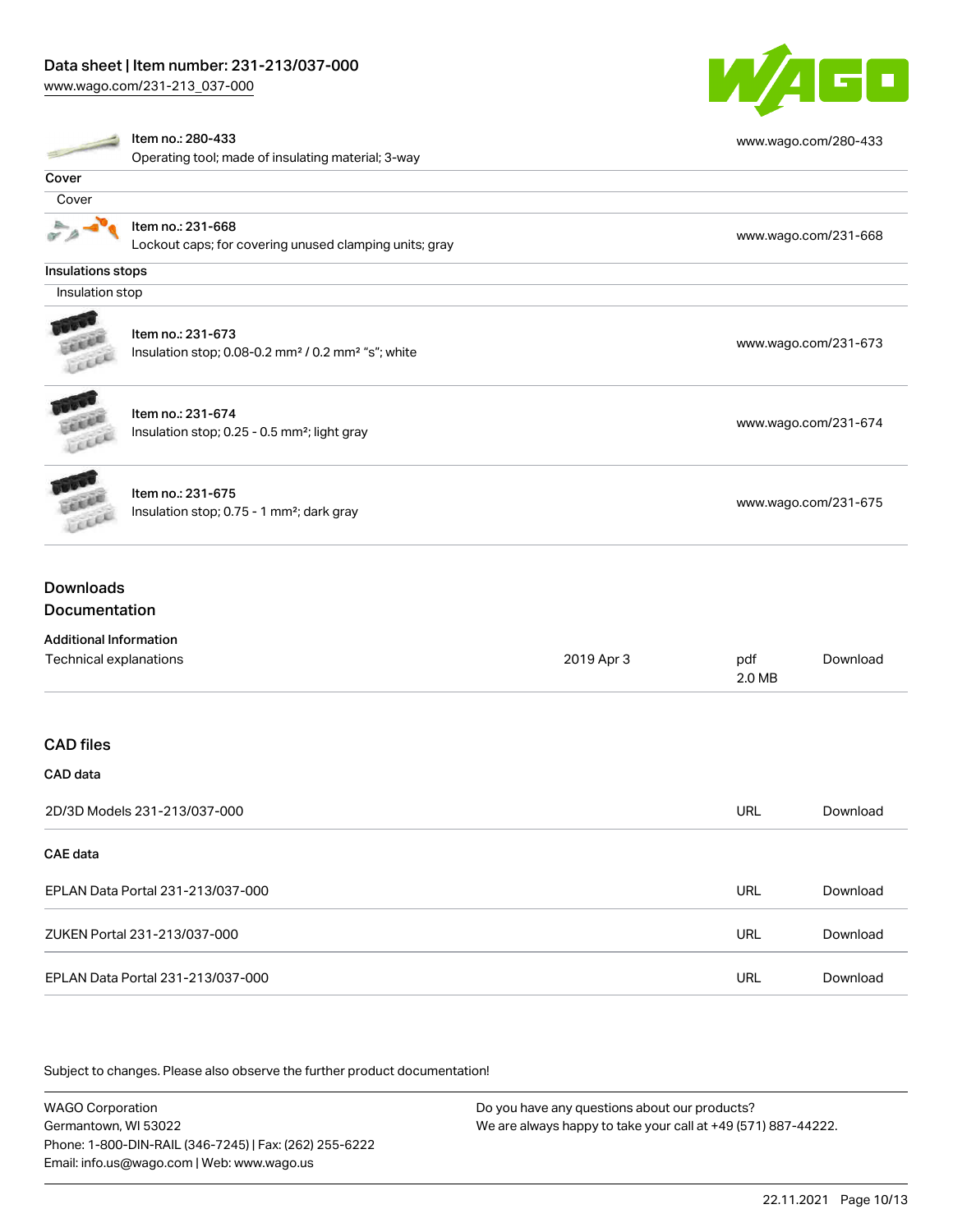### Environmental Product Compliance

Compliance Search

Environmental Product Compliance 231-213/037-000 1-conductor female connector; CAGE CLAMP®; 2.5 mm²; Pin spacing 7.5 mm; 13 pole; Lateral locking levers; 2,50 mm²; gray

#### Installation Notes



Inserting a conductor via 3.5 mm screwdriver – CAGE CLAMP® actuation parallel to conductor entry.



Inserting a conductor via 3.5 mm screwdriver – CAGE CLAMP® actuation perpendicular to conductor entry.



Inserting a conductor into CAGE CLAMP® unit via operating lever (231-291).



Inserting a conductor via operating tool.

Subject to changes. Please also observe the further product documentation!

WAGO Corporation Germantown, WI 53022 Phone: 1-800-DIN-RAIL (346-7245) | Fax: (262) 255-6222 Email: info.us@wago.com | Web: www.wago.us

Do you have any questions about our products? We are always happy to take your call at +49 (571) 887-44222.



URL [Download](https://www.wago.com/global/d/ComplianceLinkMediaContainer_231-213_037-000)

22.11.2021 Page 11/13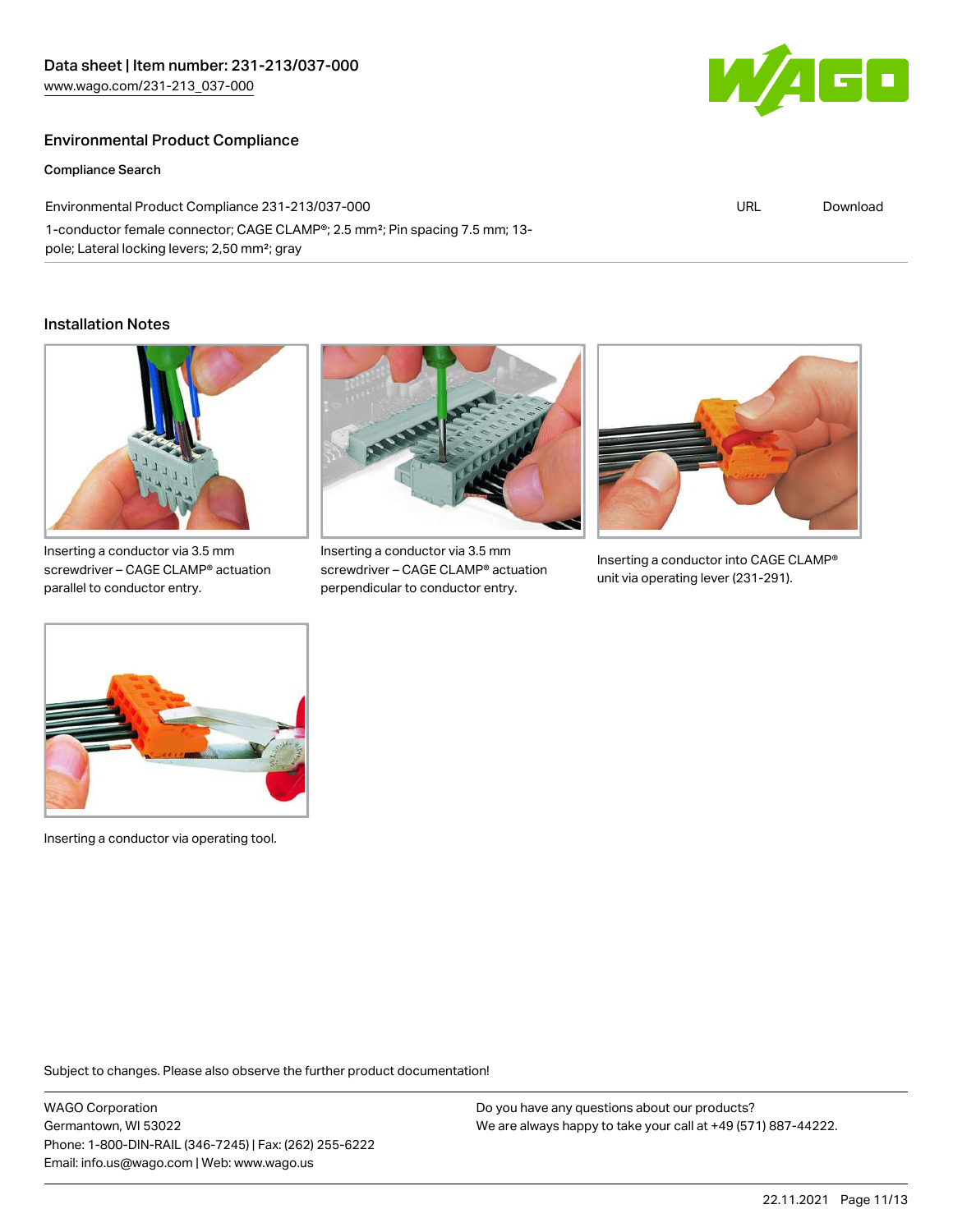



Coding a female connector by removing coding finger(s).



Testing – female connector with CAGE CLAMP®

Integrated test ports for testing perpendicular to conductor entry via 2 or 2.3 mm Ø test plug

#### Installation



Male connector with strain relief plate



Strain relief housing shown with a male connector equipped with CAGE CLAMP®

Subject to changes. Please also observe the further product documentation!

WAGO Corporation Germantown, WI 53022 Phone: 1-800-DIN-RAIL (346-7245) | Fax: (262) 255-6222 Email: info.us@wago.com | Web: www.wago.us